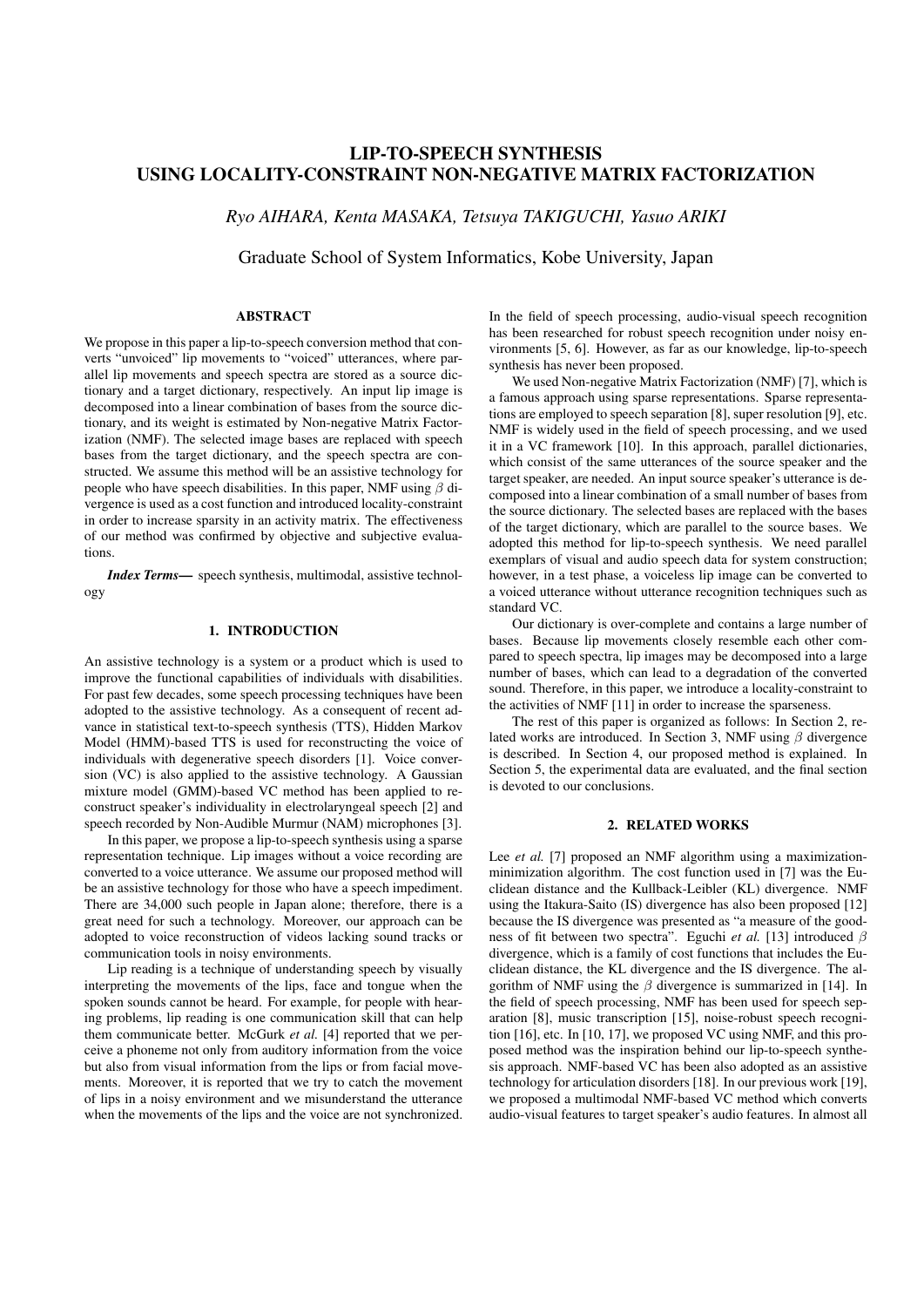approaches for speech processing using NMF, the KL divergence or the *β* divergence is used as its cost function. Multimodal statistical VC was proposed in [20, 21]

In the case of image processing, Orthogonal Matching Pursuit (OMP) [22] or Sparse Coding (SC) is the popular algorithm of sparse representation. Those algorithms are used for image clustering [23], super resolution [9] etc. In most cases, the Euclidean distance is used for the cost function of these algorithms. In this paper, we employed NMF using the *β* divergence and searched for the best value of *β*.

Audio-visual speech recognition and lipreading have been researched in the field of signal processing. Tao and Busso [24] proposed audio-visual whisper isolated digits recognition using HMMs. Noda *et al.* [25] proposed convolutional neural network-based visual feature extraction for lipreading. However, the word recognition rate of the state-of-the-art lipreading in a closed speaker open-vocabulary task is less than 40%. This result shows the difficulties in lipreading. The other silent speech interfaces, for example NAM microphones, are introduced in [26].

Speech-to-lip movement synthesis is an inverse problem to our lip-to-speech synthesis. Speech-to-lip synthesis has been researched for the needs of avatar talk on the Internet. A recognitionbased approach using HMMs has been widely researched [27]. Lavagetto [28] applied neural networks to speech-to-lip conversion for the assistive technology for the people with hearing loss. Zhuang [29] applied a statistical VC method using a Gaussian Mixture Model (GMM) [30] to speech-to-lip conversion, which does not need utterance recognition of lip images.

### 3. NON-NEGATIVE MATRIX FACTORIZATION USING *β* DIVERGENCE

In the approaches based on sparse representations, the observed signal is represented by a linear combination of a small number of bases.

$$
\mathbf{x}_{l} \approx \sum_{j=1}^{J} \mathbf{w}_{j} h_{j,l} = \mathbf{W} \mathbf{h}_{l}
$$
 (1)

 $x_l$  represents the *l*-th frame of the observation.  $w_j$  and  $h_{j,l}$  represent the *j*-th basis and the weight, respectively.  $\mathbf{W} = [\mathbf{w}_1 \dots \mathbf{w}_J]$  and  $h_l = [h_{1,l} \dots h_{J,l}]^{\text{T}}$  represent the collection of the bases and the stack of weights. When the weight vector  $h_l$  is sparse, the observed signal can be represented by a linear combination of a small number of bases that have non-zero weights. In this paper, each basis denotes the exemplar of the speech or image signal, and the collection of exemplar **W** and the weight vector  $h_l$  are called the 'dictionary' and 'activity', respectively. When feature vectors are lined up, (1) is represented as an inner product of feature matrix.

$$
\mathbf{X} \quad \approx \quad \mathbf{WH} \tag{2}
$$

$$
\mathbf{X} = [\mathbf{x}_1, \dots, \mathbf{x}_L], \quad \mathbf{H} = [\mathbf{h}_1, \dots, \mathbf{h}_L]. \tag{3}
$$

where *L* denotes the number of frames.

In this paper, we employ NMF in order to estimate an activity matrix. The cost function of NMF is defined as follows:

$$
d_{\beta}(\mathbf{x}_l, \mathbf{W}\mathbf{h}_l) + \lambda ||\mathbf{h}_l||_1 \quad s.t. \quad \mathbf{h}_l \ge 0 \tag{4}
$$

The first term is the *β* divergence between **x***<sup>l</sup>* and **Wh***l*. The second term is the sparse constraint with the L1-norm regularization term that causes  $h_l$  to be sparse.

The *β* divergence is parameterized with a parameter *β*, which takes the Euclidean distance ( $\beta = 2$ ), the KL divergence ( $\beta = 1$ )

and the IS divergence ( $\beta = 0$ ) as follows:

$$
d_{\beta}(\mathbf{x}, \mathbf{y}) = \begin{cases} \frac{1}{\beta(\beta - 1)} (\mathbf{x}^{\beta} + (\beta - 1) \mathbf{y}^{\beta} - \beta \mathbf{x} \mathbf{y}^{\beta}) & \beta \in \mathbb{R} \setminus \{0, 1\} \\ \mathbf{x} \log(\mathbf{x}/\mathbf{y}) - \mathbf{x} + \mathbf{y} & \beta = 1 \\ (\mathbf{x}/\mathbf{y}) - \log(\mathbf{x}/\mathbf{y}) - 1 & \beta = 0 \end{cases}
$$

**h** minimizing (4) is estimated iteratively by applying the following update rule [14]:

$$
h_l \leftarrow h_l \left( \frac{\sum_j w_{jl} x_l \hat{x}_l^{\beta - 2}}{\sum_j w_{jl} \hat{x}_l^{\beta - 1}} \right)^{\gamma(\beta)}
$$
(5)

where we denote  $[\mathbf{Wh}]_l = \hat{x}_l$  and  $\gamma(\beta)$  as follows:

$$
\gamma(\beta) = \begin{cases} \frac{1}{2-\beta} & \beta < 1\\ 1 & 1 \le \beta \le 2\\ \frac{1}{\beta-1} & \beta > 2 \end{cases} \tag{6}
$$

In our proposed method, the dictionary  $W$  is obtained by just lining up the parallel data. Therefore, it does not use any training algorithm to obtain the source dictionary.

## 4. SPEECH PRODUCTION USING NMF

### 4.1. Flow of the Proposed Method

Fig. 1 shows the flow of our proposed method.  $X^V$ ,  $W^V$ ,  $W^A$  and  $X^A$  denote input image features ( $D_v \times L$ ), source visual dictionary  $(D_v \times J)$ , target audio dictionary  $(D_a \times J)$ , and produced audio features ( $D_a \times L$ ), respectively.  $D_v$ ,  $L$ ,  $D_a$  and *J* denote the number of dimensions of the image features, the number of frames of input image features, the number of dimensions of the audio features, the number of bases of each dictionary, respectively.

The source dictionary and the target dictionary consist of the same utterances, like parallel training data of VC. Input lip images without any voice are converted to image features. These features are represented by a linear combination of bases from the source dictionary and its activities using NMF. Because the source dictionary and the target dictionary are parallel, the estimated activities are multiplied to the target dictionary and the audio features are synthesized.



Fig. 1. Flow of the proposed method

#### 4.2. Dictionary Construction

Fig. 2 shows how to construct the source dictionary and the target dictionary. In this paper, we use images recorded using a high-speed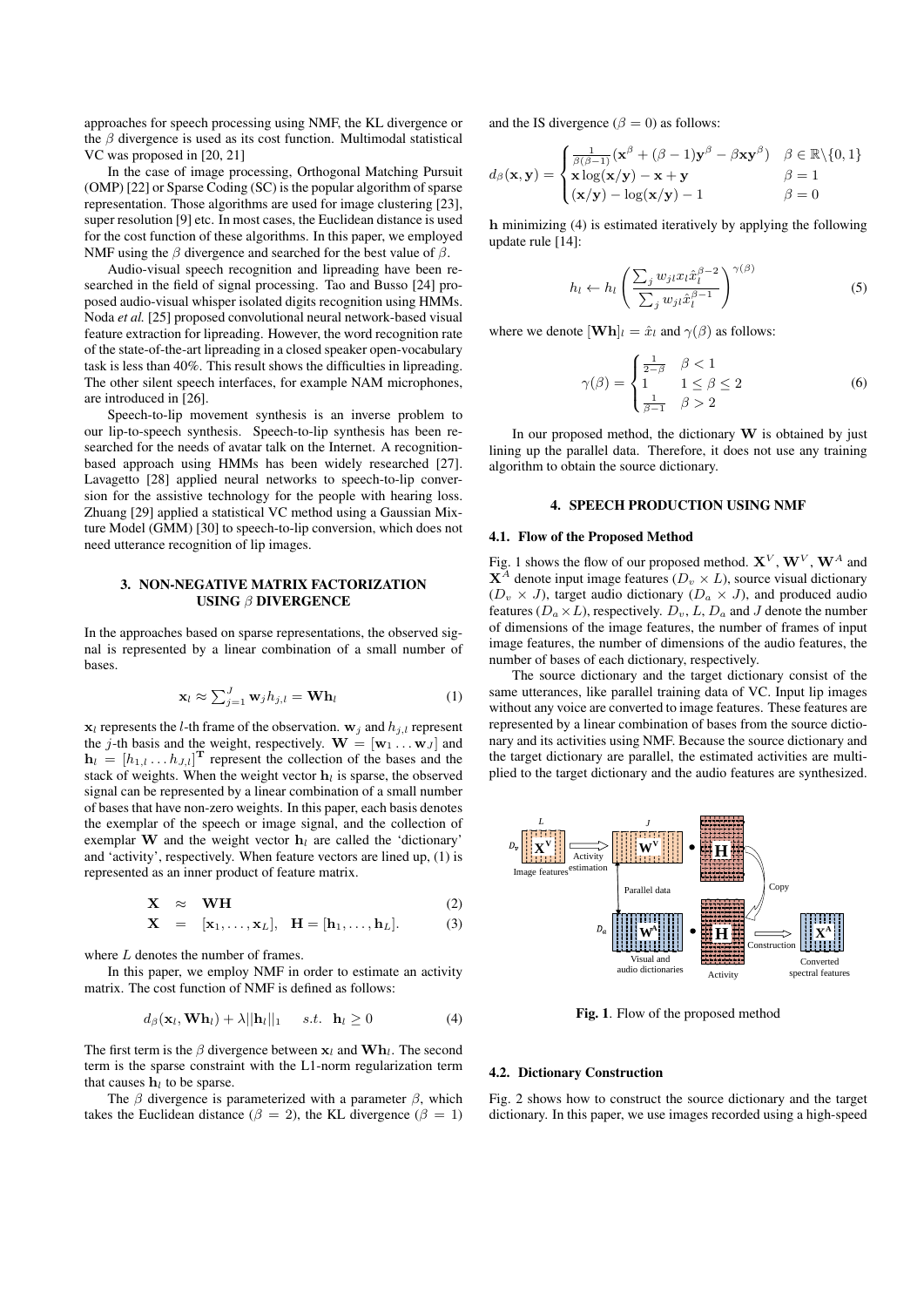camera, which made it possible for both the images and the audio to have a high frame rate. For visual features, a two-dimensional Discrete Cosine Transform (DCT) of lip motion images of the source speaker's utterance is used, and a zigzag scan is used to obtain the 1D-DCT coefficient vector. Then, a constant value was added to satisfy the non-negativity constraint of NMF not to change the scale of frame data [19]. In this paper, we employed STRAIGHT [31] for feature extraction and speech synthesis, and use STRAIGHT spectrum for audio features.



Fig. 2. Dictionary construction

### 4.3. Locality Constraint [11]

Locality constraint is adopted to activities in this paper in order to increase the sparsity. The activity is initialized with locality constraint and then update by using (5).

The distance between an input vector and a basis of the source dictionary is defined as follows:

$$
\Delta_{j,l} = \sqrt{(\mathbf{x}_l - \mathbf{w}_j)^2} \tag{7}
$$

where  $x_l$  and  $w_j$  denote the *l*-th frame of the input vector and the *j*-th basis of the dictionary, respectively. *N* nearest bases are chosen from all the bases.

$$
S_l = nbest_{\Delta_l}(w_1, w_2, ..., w_J)
$$
\n
$$
= nbest_{\Delta_l}(W)
$$
\n(8)

where  $S_l$  denotes a set of bases which consists of  $N$  nearest bases to the *l*-th input vector. The activity which relates to  $S_l$  is initialized with a small value and the other activity is initialized with 0. Thus, we can estimate activities which consist of *N* nearest bases.

## 5. EXPERIMENTAL RESULTS

#### 5.1. Experimental Conditions

We recorded 26 utterances of clean continuous Japanese digit speech of one Japanese male by using a high-speed camera. The texts of utterances were taken from CENSREC-1-AV [32] database. Table 1 shows the contents of the database. We used 6 utterances (from a total of 26 utterances) as test data. In closed experiments, 26 utterances including test data were used for the dictionary construction.

The number of frames of each dictionary was 30,784. In open experiments, 20 utterances, which do not include test data, were used for the dictionary. The number of frames of each dictionary was 24,368.

Table 1. Contents of the database

| number of digits | total number of utterances |
|------------------|----------------------------|
|                  |                            |
|                  |                            |
|                  | 10                         |
| total            |                            |

Audio and visual data were recorded at the same time in a quiet room. The position of the camera was 65 cm from the speaker and 130 cm from the floor.

The frame rate of the visual data was 1*,* 000 fps and the image size is  $130 \times 80$ . Fig. 3 shows examples of lip images recorded by the high-speed camera. For input features, 200-dimensional DCT coefficients of lip motion images of the source speaker's utterance are used. We introduced the segment features for the DCT coefficient, which consist of its consecutive frames (the 2 frames coming before and the 2 frames coming after). Therefore, the total dimension of visual feature is 1,000.

Sampling frequency of target speech was 8kHz and the frame shift was 1ms. Audio spectrum was extracted by STRAIGHT from the training data. The number of dimension of audio spectrum was 513.

We conducted objective and subjective evaluations. In the objective evaluation, Mel-cepstrum Distortion (Mel-CD) between synthesized and target speech is calculated. Mel-CD is calculated by the following equation:

$$
\text{Mel-CD[dB]} = \frac{10}{\ln 10} \sqrt{2 \sum_{d=1}^{24} (mc_d - \hat{mc}_d)^2}
$$
 (10)

where  $mc_d$  and  $\hat{mc}_d$  denote the *d*-th dimension of mel-cepstral coefficient of the target and synthesized speech, respectively.

In the subjective evaluation, we conducted a Mean Opinion Score (MOS) test and a dictation test. In an MOS test, subjects evaluated the synthesized voice for speech quality on a 5-point scale (5: excellent, 4: good, 3: fair, 2: poor, 1: bad). In a dictation test, subjects wrote down the converted utterances. These tests were carried out with 7 subjects.



Fig. 3. Lip images

#### 5.2. Results and Discussions

Fig. 4 shows the mel-cepstral distortions in the evaluation set as a function of the locality.  $\beta$  was set to 1 in this evaluation. In the closed experiment, the best result was obtained when the number of bases (locality) was set to 50. As shown in this figure, the distortion increased as the number of bases increased. We assume that this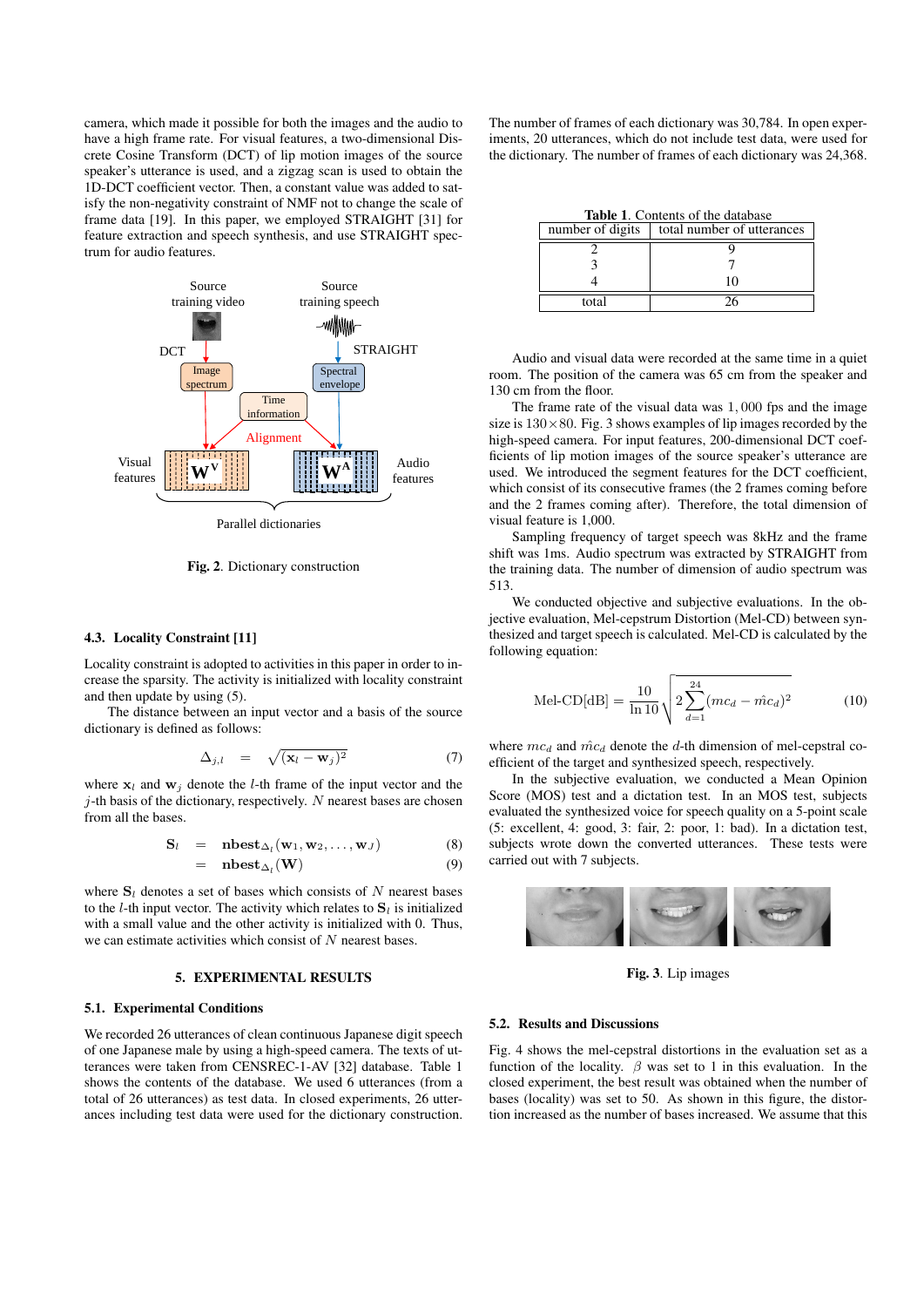

Fig. 4. Mel-cepstral distortion as a function of the locality



Fig. 5. Mel-cepstral distortion as a function of  $\beta$ 

is because an unnecessary basis is included when the locality is increased. In the open experiment, the best result was obtained when the number of bases was set to 500. As shown in this figure, the distortion increased as the number of bases decreased. We assume that this is occurred due to the selection error of local bases.

Fig. 5 shows the mel-cepstral distortions in the evaluation set as a function of  $\beta$  in (5). In this evaluation, the locality was set to 5. As shown in this figure, there are no significant differences in these distortions. We assume that this is because of locality-constraint.

Fig. 6 shows the results of the MOS test in the evaluation set as a function of the locality.  $\beta$  was set to 1 in this evaluation. In the closed test, the best score was obtained when the locality was 50. In the open test, the best score was obtained when the locality was 5. These results show the effectiveness of locality constraint.

Fig. 7 shows the results of the dictation test.  $\beta$  was set to 1 in this evaluation. In the closed experiment, the recognition rate was over 60% when the locality constraint was introduced. In the open experiment, the recognition rate was about 50% when the locality constraint was introduced. These results also show the effectiveness of locality constraint.



Fig. 6. MOS test as a function of the locality



Fig. 7. Recognition rate as a function of the locality

## **6. CONCLUSIONS**

This paper proposed a lip-to-speech synthesis method that produces speech from lip images without the voice, where lip images and voices are stored as the source dictionary and the target dictionary, respectively. Input images are represented by a linear combination of the basis from the source dictionary. The selected bases are replaced with the corresponding target basis and the speech is synthesized. In this paper, we employed NMF using the  $\beta$  divergence and introduced locality-constraint in order to increase the sparseness of the activity matrix. Our objective and subjective evaluations show that our proposed method effectively converted lip images to speech spectra and the effectiveness of locality-constraint was confirmed.

Some problems remain with this method. The proposed method requires high computational times to estimate activities. Virtanen et al. [33] proposed an active-set method for NMF that effectively estimates the activity matrix from the over-complete dictionary, and we proposed VC using this method [34]. In future work, we will investigate the optimal number of bases and adopt an active-set method. In this study, there was only one subject person, so in future experiments, we will increase the number of subjects and further examine the effectiveness of our method.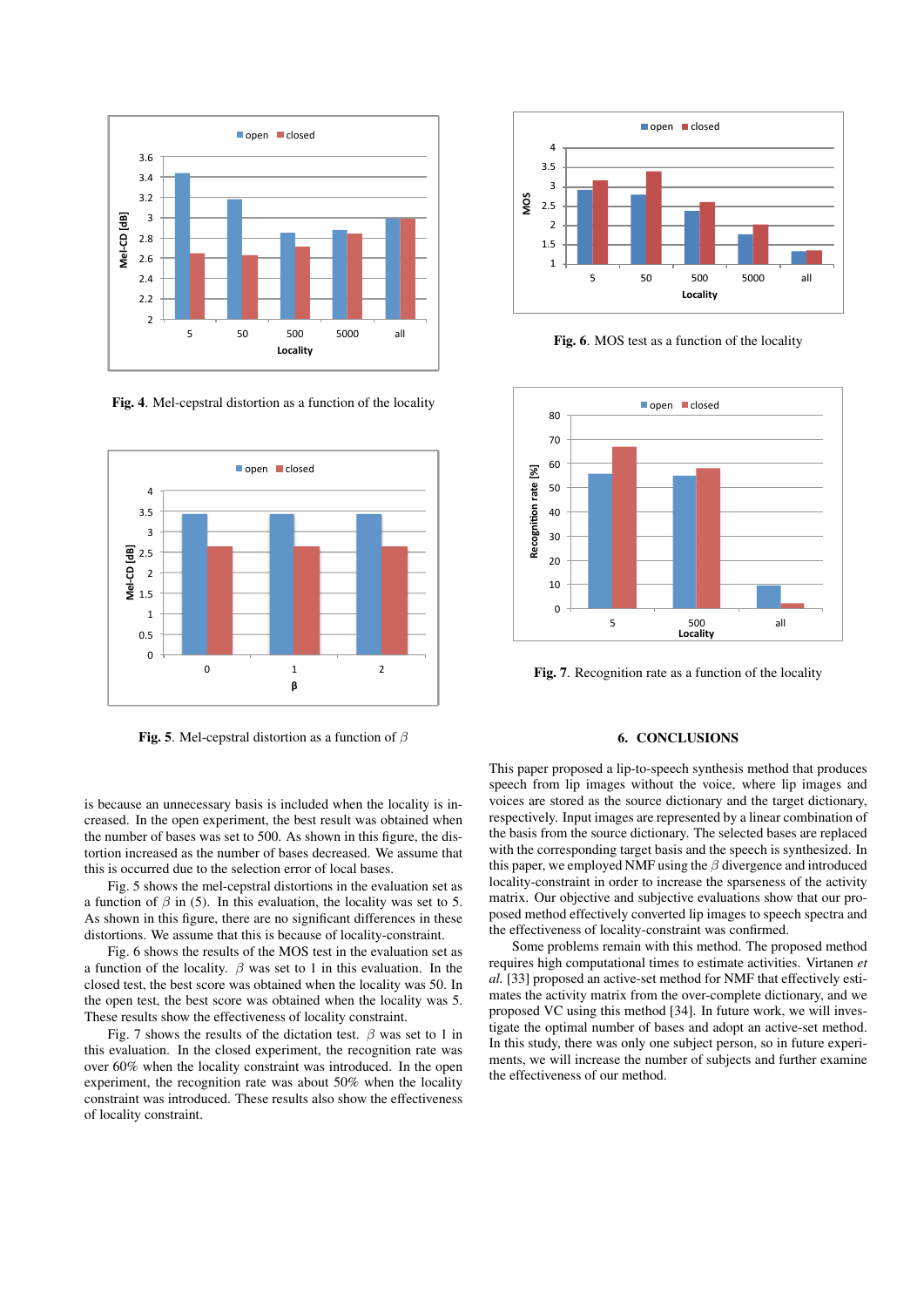### 7. REFERENCES

- [1] C. Veaux, J. Yamagishi, and S. King, "Using HMM-based speech synthesis to reconstruct the voice of individuals with degenerative speech disorders," *in Proc. Interspeech*, pp. 1–4, 2012.
- [2] K. Nakamura, T. Toda, H. Saruwatari, and K. Shikano, "Speaking-aid systems using GMM-based voice conversion for electrolaryngeal speech," *Speech Communication*, vol. 54, no. 1, pp. 134–146, 2012.
- [3] K. Nakamura, T. Toda, H. Saruwatari, and K. Shikano, "Speaking aid system for total laryngectomees using voice conversion of body transmitted artificial speech," *in Proc. Interspeech*, pp. 148–151, 2006.
- [4] H. McGurk and J. MacDonald, "Hearing lips and seeing voices," *Nature*, vol. 264, no. 5588, pp. 746–748, 1976.
- [5] A. Verma, T. Faruquie, C. Neti, S. Basu, and A. Senior, "Late integration in audio-visual continuous speech recognition," *in Proc. ASRU*, 1999.
- [6] K. Palecek and J. Chaloupka, "Audio-visual speech recognition in noisy audio environments," *in Proc. International Conference on Telecommunications and Signal Processing*, pp. 484–487, 2013.
- [7] D. D. Lee and H. S. Seung, "Algorithms for non-negative matrix factorization," *Neural Information Processing System*, pp. 556–562, 2001.
- [8] M. N. Schmidt and R. K. Olsson, "Single-channel speech separation using sparse non-negative matrix factorization," *in IN-TERSPEECH*, 2006.
- [9] W. Dong, L. Zhang, G. Chi, and X. Wu, "Image deblurring and super-resolution by adaptive sparse domain selection and adaptive regularization," *IEEE Trans. on Image Processing*, vol. 20, no. 7, pp. 1838–1856, 2011.
- [10] R. Takashima, T. Takiguchi, and Y. Ariki, "Exemplar-based voice conversion in noisy environment," *in Proc. SLT*, pp. 313– 317, 2012.
- [11] R. Aihara, T. Takiguchi, and Y. Ariki, "Individualitypreserving voice conversion for articulation disorders using locality-constrained nmf," *in Proc. Workshop on Speech and Language Processing for Assistive Technologies*, pp. 3–8, 2013.
- [12] C. Févotte, N. Bertin, and J. L. Durrieu, "Nonnegative matrix factorization with the itakura-saito divergence. with application to music analysis," *Neural Computation*, vol. 21, no. 3, pp. 793–830, 2009.
- [13] S. Eguchi and Y. Kanno, "Robustifying maximum likelihood estimation," Tech. Rep., Instisute of Statistical Mathematics, 2001.
- [14] C. Févotte and J. Idier, "Algorithms for nonnegative matrix factorization with the beta-divergence," *Neural Computation*, vol. 23, no. 9, pp. 2421–2456, 2011.
- [15] H. Sawada, H. Kameoka, S. Araki, and N. Ueda, "Efficient algorithms for multichannel extensions of itakura-saito nonnegative matrix factorization," *in Proc. ICASSP*, pp. 261–264, 2012.
- [16] J. F. Gemmeke, T. Viratnen, and A. Hurmalainen, "Exemplarbased sparse representations for noise robust automatic speech recognition," *IEEE Trans. Audio, Speech, Lang. Process.*, vol. 19, no. 7, pp. 2067–2080, 2011.
- [17] R. Aihara, R. Takashima, T. Takiguchi, and Y. Ariki, "Noiserobust voice conversion based on sparse spectral mapping using non-negative matrix factorization," *IEICE Transactions on Information and Systems*, vol. E97-D, no. 6, pp. 1411–1418, 2014.
- [18] R. Aihara, R. Takashima, T. Takiguchi, and Y. Ariki, "A preliminary demonstration of exemplar-based voice conversion for articulation disorders using an individuality-preserving dictionary," *EURASIP Journal on Audio, Speech, and Music Processing*, vol. 2014:5, doi:10.1186/1687-4722-2014-5, 2014.
- [19] K. Masaka, R. Aihara, T. Takiguchi, and Y. Ariki, "Multimodal exemplar-based voice conversion using lip features in noisy environments," *in Proc. INTERSPEECH*, vol. 1159-1163, 2014.
- [20] A. Barbulescu, T. Hueber, G. Bailly, and R. Ronfard, "Audiovisual speaker conversion using prosody features," *in Proc. AVSP, 12th International Conference on Auditory-Visual Speech Processing*, pp. 11–16, 2013.
- [21] K. Sawada, M. Takehara, S. Tamura, and S. Hayamizu, "Audio-visual voice conversion using noise-robust features," *in Proc. ICASSP*, pp. 7899–7903, 2014.
- [22] Y. C. Pati, R. Rezaiifar, and P. S. Krishnaprasad, "Orthogonal matching pursuit: recursive function approximation with applications to wavelet decomposition," *in Proc. Signals, Systems and Computers*, vol. 1, pp. 40–44, 1998.
- [23] I. Ramirez, P. Sprechmann, and G. Sapiro, "Classification and clustering via dictionary learning with structured incoherence and shared features," *in Proc. IEEE Conference on Computer Vision and Pattern Recognition*, pp. 3501–3508, 2010.
- [24] F. Tao and C. Busso, "Lipreading approach for isolated digits recognition under whisper and neutral speech," *in Proc. Interspeech*, pp. 1154–1158, 2014.
- [25] K. Noda, Y. Yamaguchi, K. Nakadai, H. G. Okuno, and T. Ogata, "Lipreading using convolutional neural network," *in Proc. Interspeech*, pp. 1149–1153, 2014.
- [26] B. Denby, T. Schultz, K. Honda, T. Hueber, and J. M. Gilbert, "Silent speech interfaces," *Speech Communication*, vol. 52, no. 4, pp. 270–287, 2010.
- [27] E. Yamamoto, S. Nakamura, and K. Shikano, "Lip movement synthesis from speech based on hidden markov models," *Speech Communication*, vol. 25, no. 1-2, pp. 105–115, 1998.
- [28] F. Lavagetto, "Converting speech into lip movements: a multimedia telephone for hard of hearing people," *IEEE Trans. on Rehabilitation Engineering*, vol. 3, no. 1, pp. 90–102, 1995.
- [29] X. Zhuang, L. Wang, F. Soong, and M. Hasegawa-Johnson, "A minimum converted trajectory error (mcte) approach to high quality speech-to-lips conversion," *in Proc. INTERSPEECH*, pp. 1736–1739, 2010.
- [30] T. Toda, A. Black, and K. Tokuda, "Voice conversion based on maximum likelihood estimation of spectral parameter trajectory," *IEEE Trans. Audio, Speech, Lang. Process.*, vol. 15, no. 8, pp. 2222–2235, 2007.